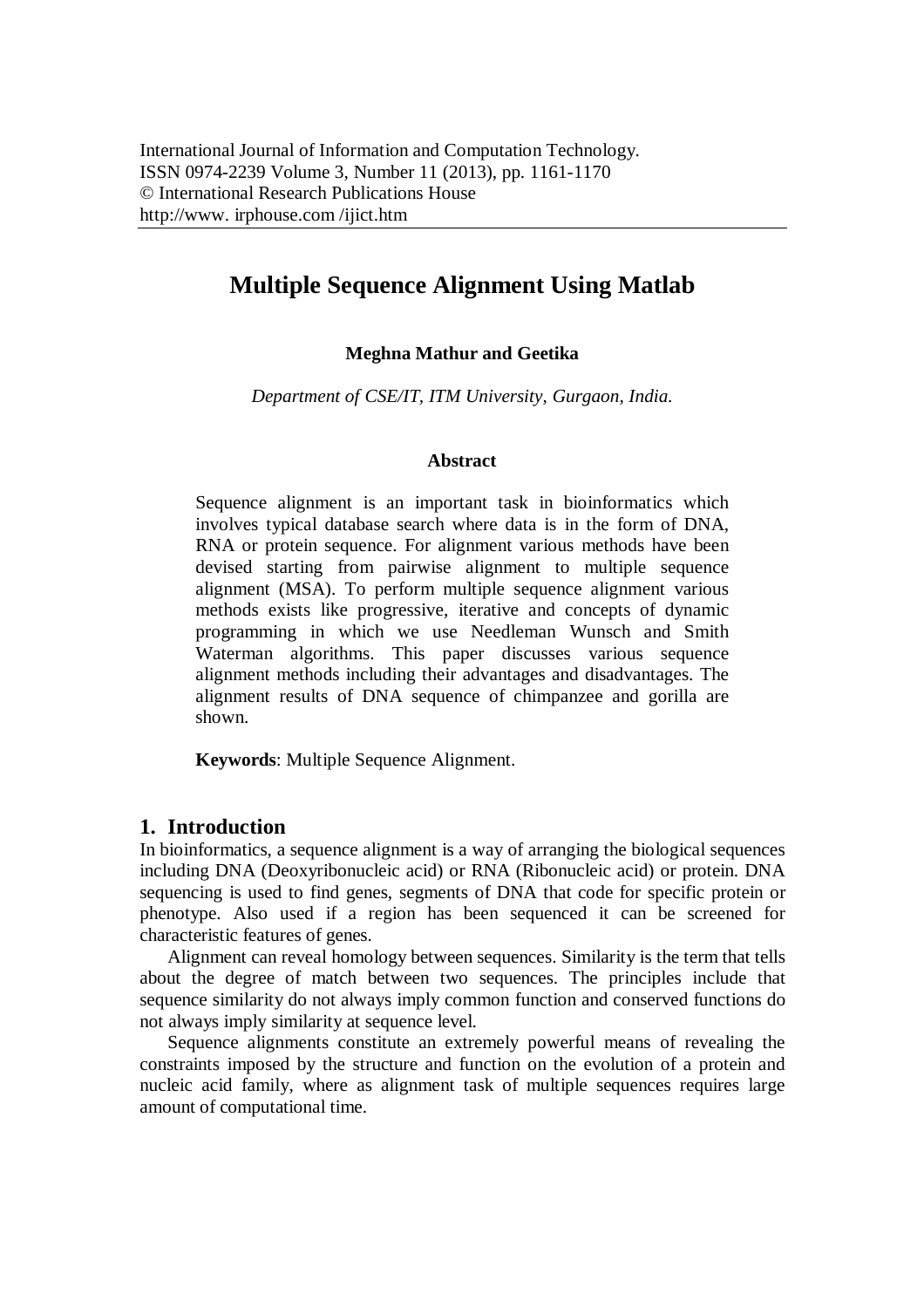Local alignment is based on completeness. It includes the task of finding and extracting a pair of regions from two given biological sequences that exhibit high similarity. Global alignment is also based on completeness and is done across the entire sequence length to include as many matches as possible up to and including sequence end whereas Pairwise Sequence Alignment is used to identify regions of similarity that may indicate functional, structural and/or evolutionary relationships between two biological sequences (protein or nucleic acid). This type of alignment is based on numbers. Multiple sequence alignment (MSA) is the alignment of three or more biological sequences of similar length and therefore it is included in the alignment based on numbers. From the output of MSA applications, homology can be inferred and the evolutionary relationship between the sequences can be studied.

### **2. Methods of Alignment**

#### **2.1 Dot Matrix Method**

A dot matrix analysis is primarily a method for comparing two sequences to look for possible alignment of characters between the sequences. The methods is also used for finding direct or inverted repeats in biological sequences and for predicting regions in RNA that is self-complementary and therefore have the potential of forming secondary structure through base-pairing. It works by locating regions of similarity between two sequences which provide a great deal of information about the function and structure of the query sequence. Similar structure indicates homology, or similar evolution, which provides critical information about the functions of these sequences. A dot matrix plot is a method of aligning two sequences to provide a picture of the homology between them. The dot matrix plot is created by designating one sequence to be the subject and placing it on the horizontal axis and designating the second sequence to be the query and placing it on the vertical axis of the matrix. At each position within the matrix, a point is plotted if the horizontal and vertical elements are identical. Diagonal lines within the resulting matrix indicate regions of similarity. The advantages of dot matrix methods is that it readily reveals the presence of insertions/deletions and direct and inverted repeats that are more difficult to find by the other, more automated methods. However it has some shortcomings also. These are that most dot matrix computer programs do not show an actual alignment. Also it does not return a score to indicate how 'optimal' a given alignment is [10].

Example-Sequence1: Russian Neanderthal "AF254446'' Sequence2:German\_Neanderthal "AF011222"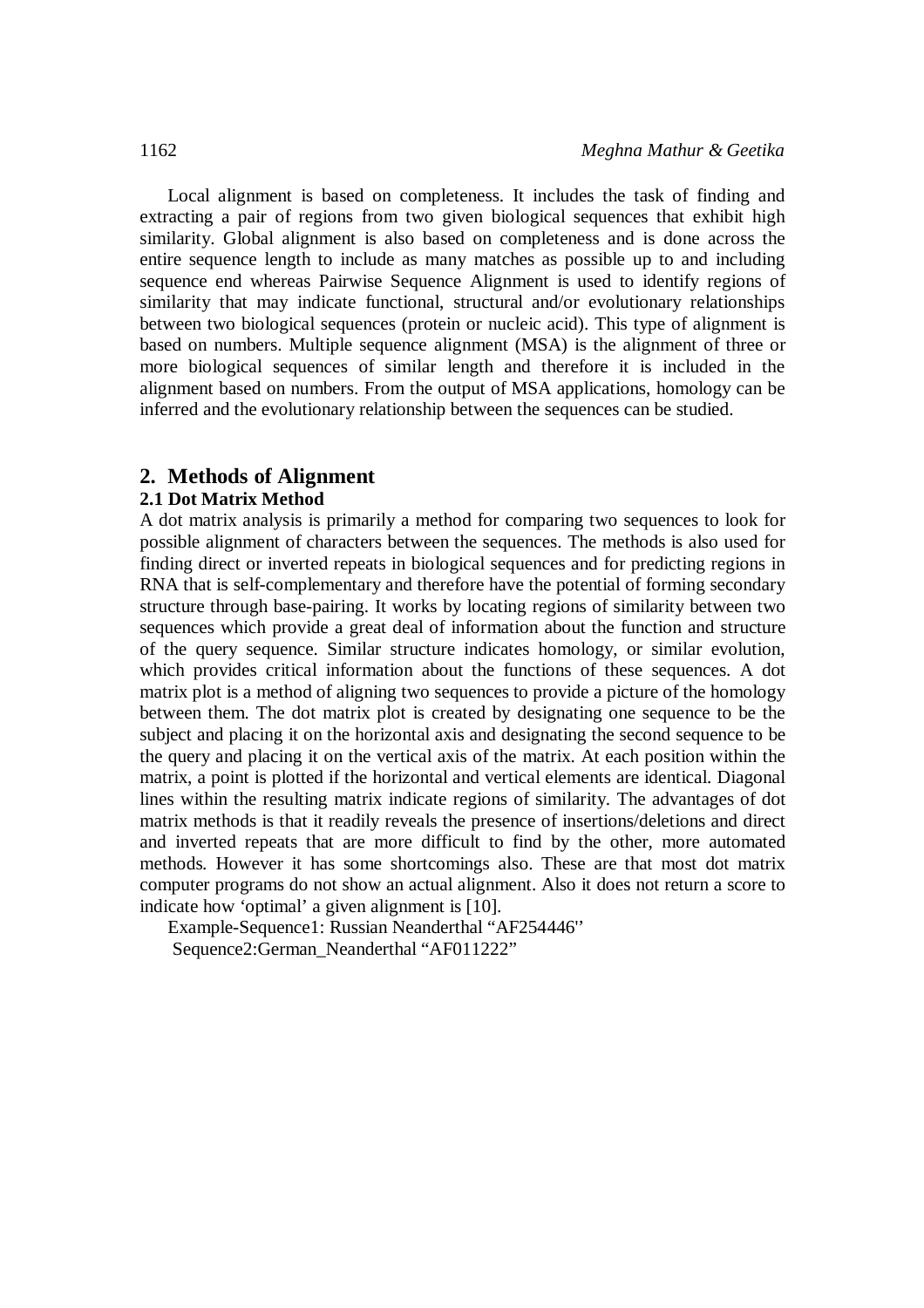

**Figure 1**: Sequence dot plot between Russian Neanderthal and German Neanderthal.

#### **2.2 Dynamic Programming:**

Dynamic programming (DP) algorithms are a class of algorithms typically applied to optimization problems. DP is applicable on an optimization problem with following key points. Firstly it should have an optimal substructure – an optimal solution to the problem contains within it optimal solutions to sub-problems. Secondly it must contain overlapping sub-problems i.e. the pieces of larger problem have a sequential dependency. DP works by first solving every sub-sub-problem just once, and saves its answer in a table, thereby avoiding the work of re- computing the answer every time the sub-sub-problem is encountered. Each intermediate answer is stored with a score, and DP finally chooses the sequence of solution that yields the highest score [10].

Both global and local types of alignments may be made by simple changes in the basic DP algorithm.

Scoring functions – example

- w (match)  $= -2$  or substitution matrix
- w (mismatch)  $= -1$  or substitution matrix
- w  $(gap) = -3$

Dynamic programming provides optimal alignment for a given set of scoring function which is its advantage. But it is slow due to the very large number of computational steps; computer memory requirement also increases as the square of the sequence lengths. Moreover the complexity is  $O(n^2)$ . Therefore; it is difficult to use the method for very long sequences. Dynamic programming has two algorithms that are used very frequently in sequence alignment Needleman Wunsch and Smith Waterman Algorithms.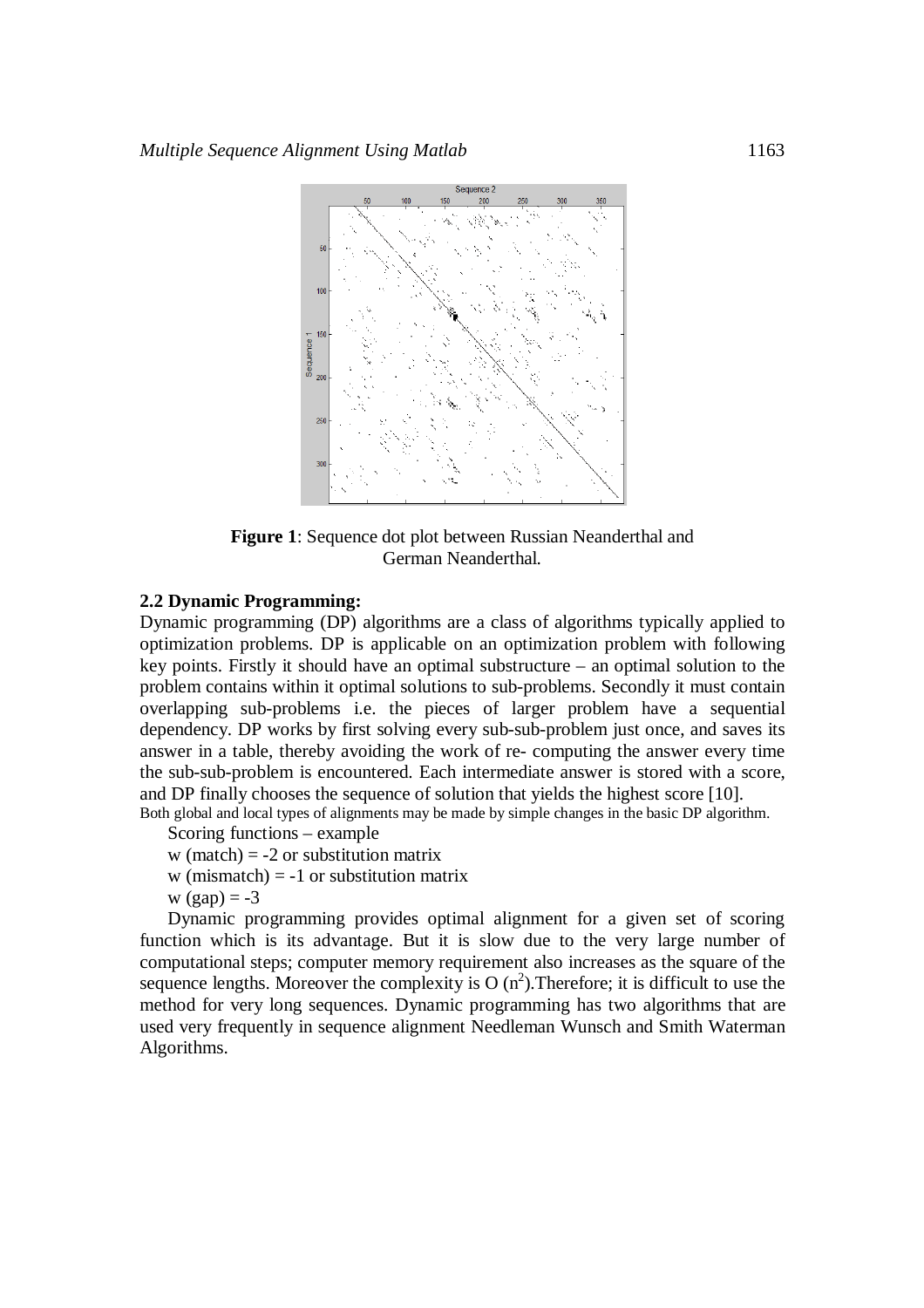# *2.2.1 Needleman Wunsch Algorithm for Global Alignment:*

It performs a global alignment on two sequences. This algorithm is suitable when the two sequences are of similar length, with a significant degree of similarity throughout. It focuses on the best alignment over the entire length of the two sequences [1]. This algorithm works by first performing initialization where we create a matrix and fill its first row and column with the multiple of gap penalty then scoring takes place where in scoring of each row and column is obtained to get the final matrix and finally trace back is carried out in which we trace back to get the alignment of the respective sequences.

TTGGGTGCCACCCAGTACTGACCCATTTCTAACGGCCTATGTATTTCGTACATTCCTGCTAGCCAACATGAATATCACCCAACACAA TTGGGTGCCACCCCAGTACTGACCCATTTCTAACGGCCTATGTATTTCGTACATTCCTGCTAGCCAACATGAATATCACCCAACACAA 

ACATACTATCCTAACCGCACATAGCACATCCCGTTAAAACCCTGCTCATCCCCACGGATGCCCCCCTCAGTTAGTAATCCCTTACTCA ACATACTATCCTAACCGCACATAGCACATCCCGTTAAAACCCTGCTCATCCCCCACGGATGCCCCCCCTCAGTTAGTAATCCCTTACTCA

**Figure 2**: Applying Global Alignment (Needleman Wunsch) on DNA sequence of Russian Neanderthal and German Neanderthal using Matlab.

# *2.2.2 Smith Waterman Algorithm for Local Alignment:*

It performs the local alignment on two sequences and find out the best alignment over the conserved domain of two sequences [1]. The steps of Smith waterman algorithm are same as that of Needleman Wunsch i.e. initialization, scoring and trace back. In the initialization step we fill the first row and column of the matrix by zeros. In the scoring step we do not include negative scores so we put zeros instead. Finally in trace back step we start with the cell that has the highest score and work back until a cell with a score of zero is reached.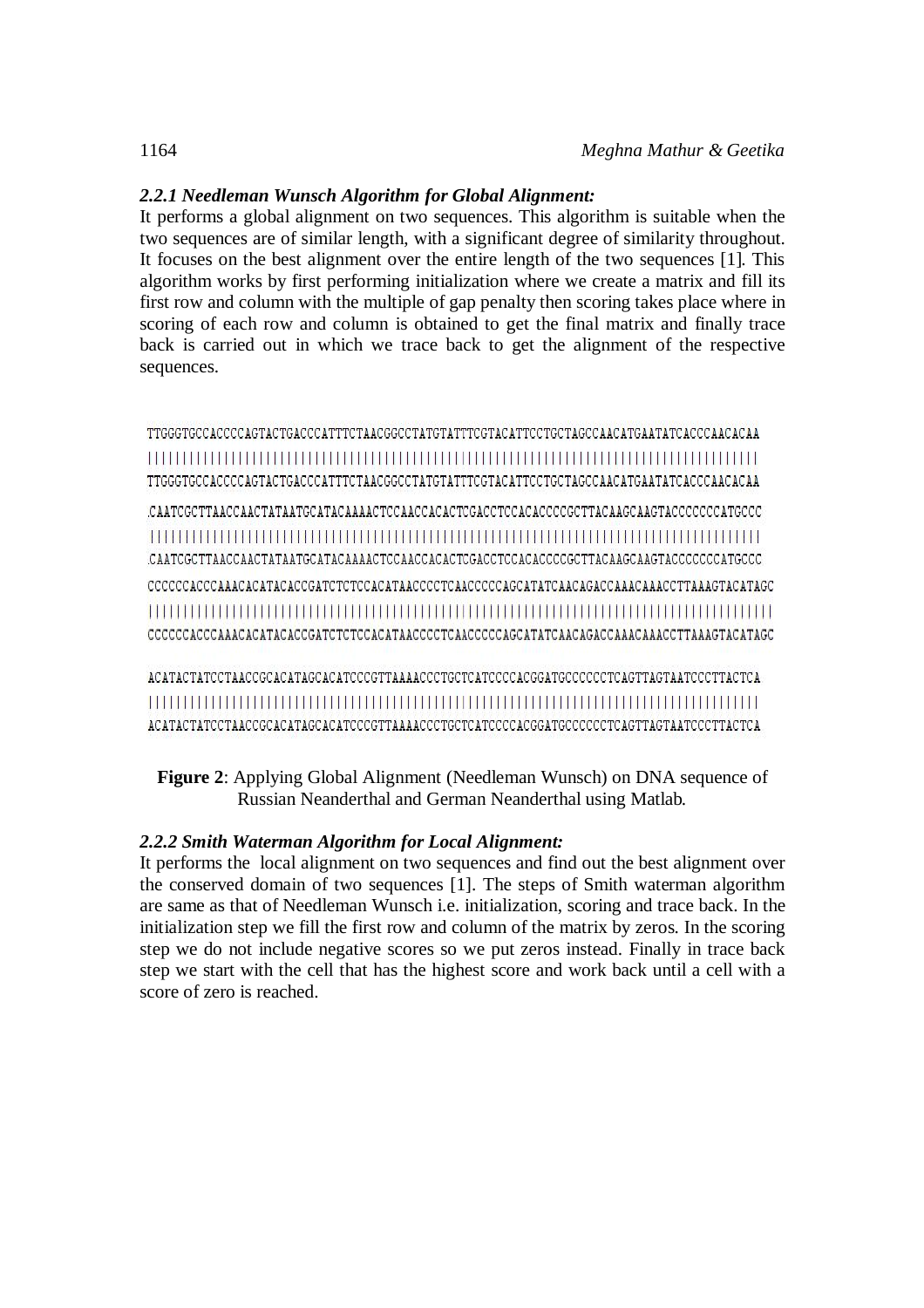TTCTTTCATGGGGAGACAAATTTGGGTACCACCC-A-A-GT-ATTAGCTAACCCATCAATAATTATCATGTATATCGTG BRITT FOR THE REGISTRATION OF THE THEFTING OF GROUPS.  $\mathbf{L}$ CCACACTCGACCTCCACACCCCGCTTACAAGCAAGTACCCCCCCATGCCCCCCACCC-AAACACATAC-ACCGATCTC TTC-CCCCCCCCCGCATTGCCCAACGGAATACNAAATAACCCATCCCTCACAAAAAGTACATAACACATAAGATCAT THE REAL REPORT OF BUILDING AND COMMUNISIONS AND  $1 + 1$ TCCACATAACCCCTCAACCCCCAGC-ATAT-C-AACAGACCAAACAAAC-CTTAAAGTACATAGCACATACTATC-C TTATCGCACATAGCACATCCCAGTTAAATCACCN-TCGTCCCCACGGATGCCCCCCCTCAGATGGGAATCCCTTGAACA TAACCGCACATAGCACATCCC-GTTAAAACCCTGCTCATCCCCACGGATG-CCCCCCTCAGTTAGTAATCCCTTACTCA

**Figure 3**: Applying Local Alignment(Smith Waterman) on Russian Neanderthal and GeraNeanderthal DNA sequence using Matlab.

#### **2.3 Progressive Methods**

Progressive methods are used for multiple sequence alignment. It is used to align three or more sequences. Using the standard dynamic programming algorithm on each pair, we can calculate the  $(N*(N-1))/2$  (N is total number of sequences) distances between the sequence pairs. Distance matrix is obtained by applying the clustering algorithm and then constructing a guide tree. From the tree obtained we align the first node to the second node. After fixing the alignment, addition of another sequence or the third node takes place. After this we iterate the step until all the sequences are aligned. When a sequence is aligned to a group or when there is alignment in between the two groups of sequences, the alignment is performed that had the highest alignment score. The gap symbols in the alignment replaced with a neutral character [10].

### **2.4 Iterative Methods**

These algorithms use iterative approach in which existing alignment can be realigned during addition of more sequences to multiple sequence alignment. Iterative methods can return to previously calculated pairwise alignments or sub-MSAs incorporating subsets of the query sequence as a means of optimizing a general objective function such as finding a high-quality alignment score [10]. Iterative methods are DIALIGN which takes an unusual approach of focusing narrowly on local alignments between sub-segments or sequence motifs without introducing a gap penalty. The alignment of individual motifs is then achieved with a matrix representation similar to a dot-matrix plot in a pairwise alignment. The most popular iteration-based method called MUSCLE (multiple sequence alignment by log-expectation) improves on progressive methods with a more accurate distance measure to assess the relatedness of two sequences. The distance measure is updated between iteration stages [6].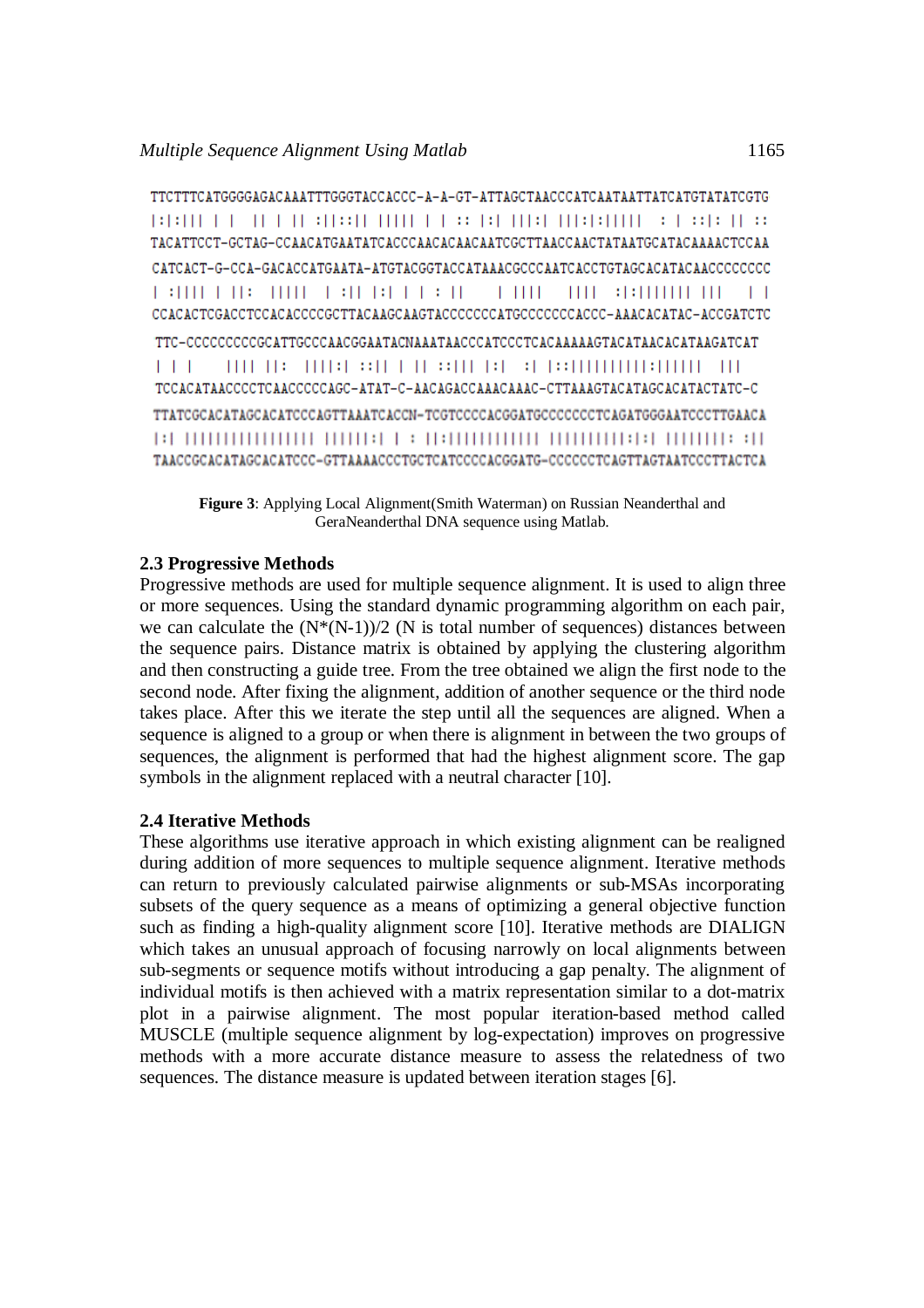# **3. Sequence Alignment Tools**

*BLAST:* Basic Local Alignment Search Tool, or BLAST, is an algorithm for comparing primary biological sequence information, such as the amino-acid sequences of different proteins or the nucleotides of DNA sequences. It addresses a fundamental problem and the heuristic algorithm it uses, is much faster than calculating an optimal alignment.

Using a heuristic method, BLAST finds similar sequences, not by comparing either sequence in its entirety, but rather by locating short matches between the two sequences.

FASTA is a DNA and protein sequence alignment software package which provides SSEARCH, an implementation of the optimal Smith-Waterman algorithm. Fasta format is a sequence in FASTA format begins with a single-line description, followed by lines of sequence data. The description line is distinguished from the sequence data by a greater-than (">") symbol in the first column. Fasta algorithm FASTA ktups (k tuples) are shorter than BLAST words.

1-2 is for proteins and 4-6 is for nucleic acids. Lower ktups give a slower, more sensitive search. Higher ktups give a faster search with fewer false positives.

CLUSTALW Algorithm for Multiple Sequence Alignment where alignment can be done through different tools. CLUSTALW is one among the mostly accepted tool. CLUSTALW uses the progressive algorithm, by adding the sequence one by one until all the sequences are completely aligned. CLUSTALW follows following steps

- i. Determine all pairwise alignment between sequences and determine degrees of similarity between each pair.
- ii. Construct a similarity tree.
- iii. Combine the alignments starting from the most closely related groups to the most distantly related groups, using the "once a gap always a gap" rule.

The main disadvantage of this algorithm is that once a sequence has been aligned, that alignment can never be modified even if it conflicts with sequences added later in the process.

#### **4. Evaluation of Sequence Alignment Algorithms**

A sequence can be evaluated based on various factors like complexity of an algorithm, probability, accuracy and definiteness of an algorithm. Based on the complexity factor we can evaluate an algorithm .The algorithm that takes less time is more useful to the one that takes much time. This is so because our ultimate goal is always to solve a problem in as much less time as possible. In the case of ClustalW algorithm, the multiple sequence alignment of N sequences of length O (n), the complexity is O  $(N^2n^2)$ . While by using the heuristics to this algorithm the complexity reduces to O  $(N\log_2 Nn^2)$ . So it can be concluded that complexity helps in evaluating the use of an algorithm of a sequence alignment.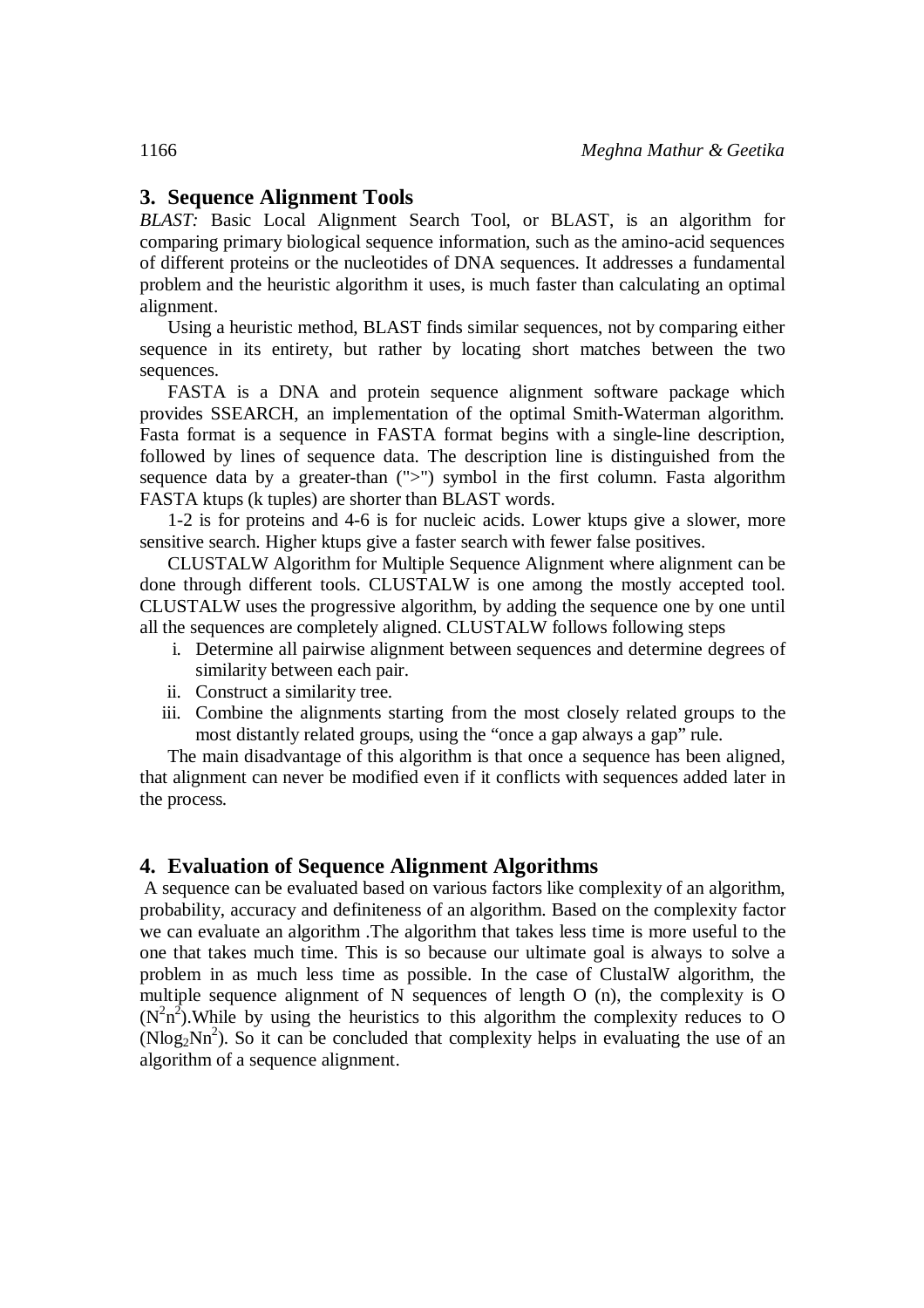#### *Multiple Sequence Alignment Using Matlab* 1167

Second evaluating factor can be probability. Posterior probability is applied on pair of characters to find out the matching score. This helps in obtaining accurate results and higher speed [2].

The third evaluating factor can be accuracy of an existing algorithm. Accuracy can be defined as the correctness of an algorithm in terms of the output obtained on applying accurate inputs. An algorithm should always give one output to the number of inputs applied. So if that's the case then it can be said that the algorithm is accurate [3].

Fourth factor can be definiteness. By the term definiteness we mean that the algorithm should have finite number of steps. If an algorithm is not having a finite number of steps then that one cannot provide us with the correct results or the desired results.

### **5. Applications of Multiple Sequence Alignment**

Multiple sequence alignment has emerged to have a lot of applications in the field of bioinformatics such as Sequence alignment helps in pattern recognition i.e. regions responsible for functional site can be identified by looking at the conserved regions, profiles can be extracted using the file provided in multiple sequence alignment so that these can be used against databases, DNA regulatory elements can be located using multiple sequence alignment moreover tree reconstruction can take place by picking u related sequences which are used in multiple sequence alignment. Also decision about membership of protein to belong to a particular family can be inferred from multiple sequence alignment.

#### **6. Result and Conclusion**

Based on literature survey of all sequence alignment algorithms the table gives the summarized observation of all algorithms.

| <b>ALGORITHM</b> | ADVANTAGES                               | <b>DISADVANTAGES</b>                                                  |
|------------------|------------------------------------------|-----------------------------------------------------------------------|
|                  |                                          | Dot Matrix Method It readily reveals the Dot matrix computer programs |
|                  | presence                                 | of do not show an actual alignment.                                   |
|                  |                                          | insertions/deletions and It does not return a score to                |
|                  |                                          | direct and inverted repeats indicate how 'optimal' a given            |
|                  | that are more difficult to alignment is. |                                                                       |
|                  |                                          | find by the other, more Dot plots do not provide                      |
|                  | automated methods.                       | statistical analysis.                                                 |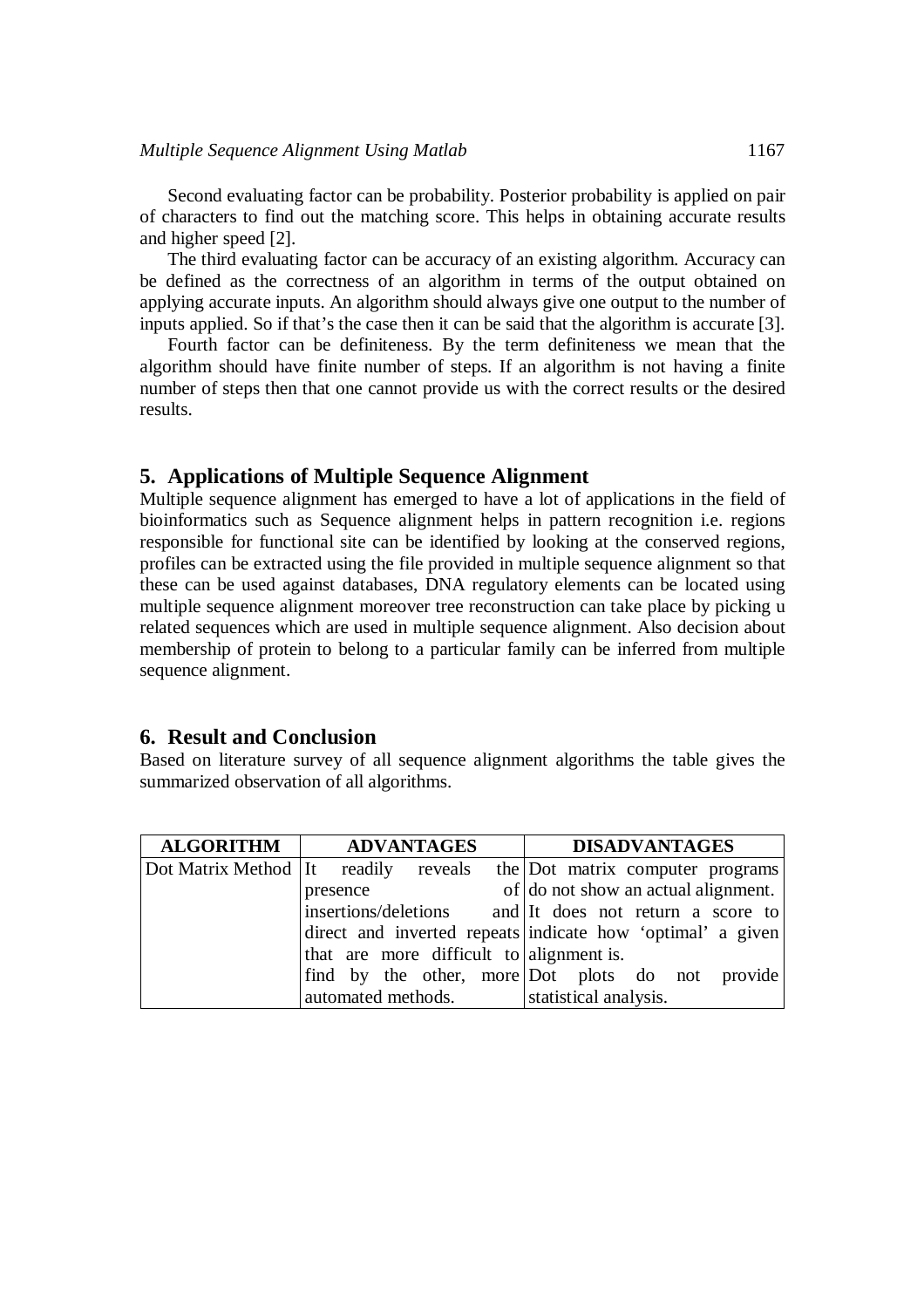| Dynamic                          | It is<br>guaranteed in It becomes slow as there are           |
|----------------------------------|---------------------------------------------------------------|
| Programming                      | mathematical sense<br>to large computation steps.             |
| i) Needleman                     | optimal The memory requirement also<br>provide an             |
| Wunsch Algorithm                 | alignment for a given set of increases as alignment sequences |
| ii)Smith Waterman                | scoring function.<br>get large.                               |
| Algorithm                        | It does not require gap It requires gap penalty for           |
|                                  | efficient working.<br>penalty.                                |
| Progressive                      | These are efficient for Progressive alignment is not          |
| Alignment                        | large set of optimal globally.<br>aligning                    |
|                                  | Progressive The errors generated at any stage<br>sequences.   |
|                                  | alignment services are are propagated to next stages          |
|                                  | provided on web servers so which go till the end.             |
|                                  | the user need not install it When the sequences in the set    |
|                                  | are distantly related then the<br>locally.                    |
|                                  | performance degrades.                                         |
| <b>Iterative Method</b>          | They improve the accuracy                                     |
| <b>DIALIGN</b><br>$\mathbf{i}$ . | of MSA.                                                       |
| ii.<br><b>MUSCLE</b>             | These can be repeated a                                       |
|                                  | number of times or until                                      |
|                                  | convergence.                                                  |

By studying various sequence alignment algorithms it can be concluded that progressive alignment is most widely used heuristic method for multiple sequence alignment. When posterior probability is applied to this method it helps in avoiding the errors occurring in early stages of alignment. The ant colony optimization method used in multiple sequence alignment helps in achieving higher speed of computation. ClustalW method used improves alignment by reducing time complexity and makes the aligning more dynamic.

# **References**

- [1] Ankit Agrawal and Siddhartha Kumar Khaitan (2008), A New Heuristic for Multiple Sequence Alignment, *IEEE* Iowa State University, pp. 214-217.
- [2] Ling Chen, Welliu, Juan Chen (2007), Ant Colony Optimization Method for Multiple Sequence Alignment, *Intl. Conf. Machine Learning and Cybernetics* , Hong Kong, pp. 914-919.
- [3] Tristan Cazenve (2007), Overestimation for Multiple Sequence Alignment, in proceedings of the 2007 *IEEE Symposium on Computational Intelligence in Bioinformatics and Computational Biology*, University Paris 8, pp.159-164.
- [4] C. Notredame (2002), recent progress in multiple sequence alignment: a survey, *Pharmacogenomics*, **vol. 3**, pp. 131-144.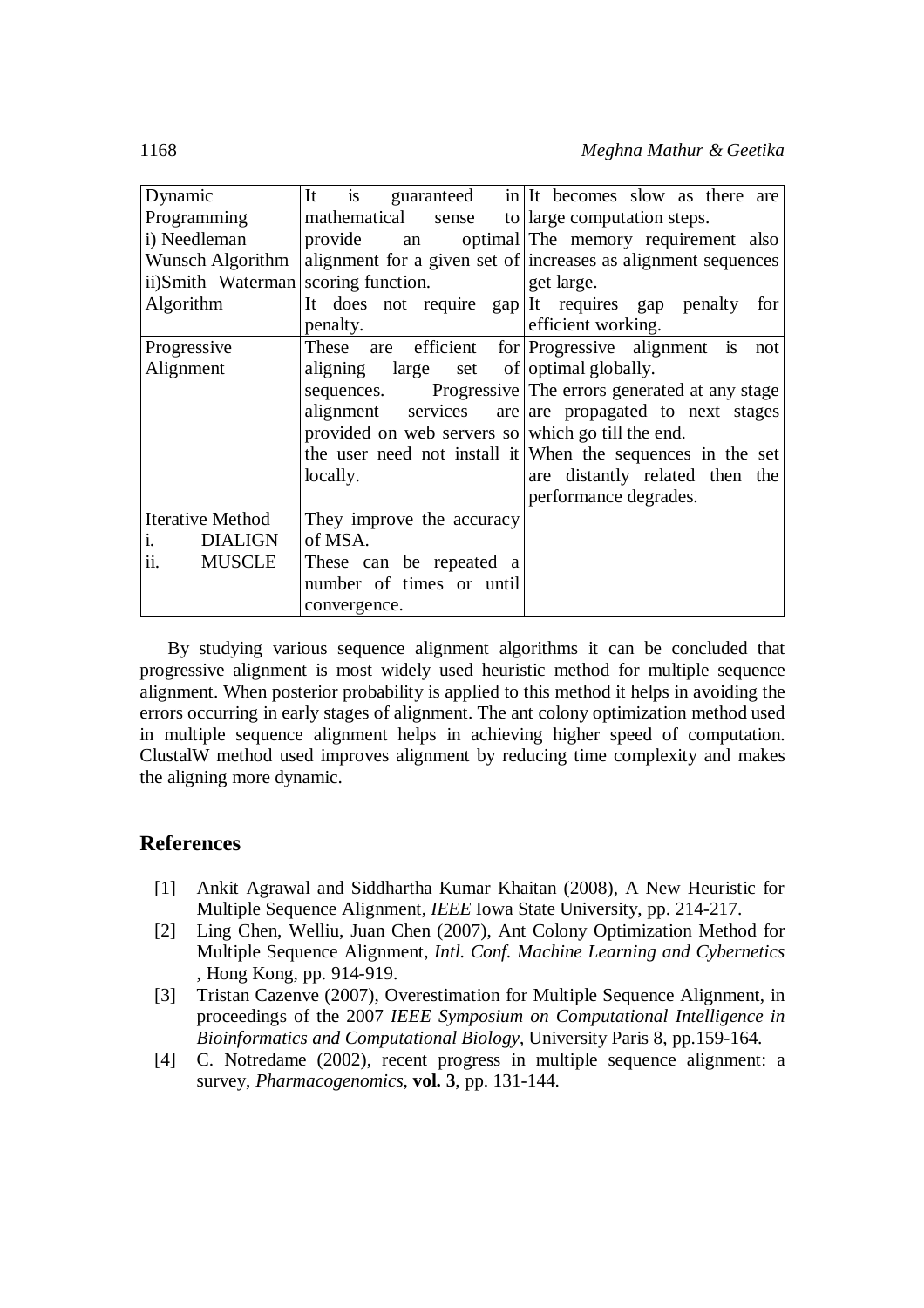- [5] Carsten Kemena, C.Notredame (2009), Upcoming Challenges for multiple sequence alignment methods in high-throughput area, *Oxford Journal,* **vol.25**, *issue no.19,* pp.2455-2465.
- [6] Robert C. Edger (2004), MUSCLE: multiple sequence alignment with high accuracy and high throughput, *Nucleic Acids Research,* **vol. 32**, pp. 1972- 1977.
- [7] Mohamed Radhouene Aniba, Olivier Poch and Julie D. Thompson (2010), Issues in bioinformatics benchmarking: the case study of multiple sequence alignment, *Nucleic Acids Research,* **vol. 38**, pp.7353-7363.
- [8] EMBL-EBI,WellcomeTrustGenome Campus,Hinxton,Cambridge,CBIO,1SD,UK[Online]
- [9] Available: http://www.ebi.ac.uk/Tools/msa.
- [10] David Mount, Bioinformatics sequence and genome analysis, cold spring harbor laboratory press, pp.238-260.
- [11] "Multiple Sequence Alignment :Progressive methods and HMMS", Terry Speed's computational Biology Course at UC Berkeley.[Online]Available:http://wwwstat.stanford.edu/~nzhang/345\_web/sequence\_slides3.pdf